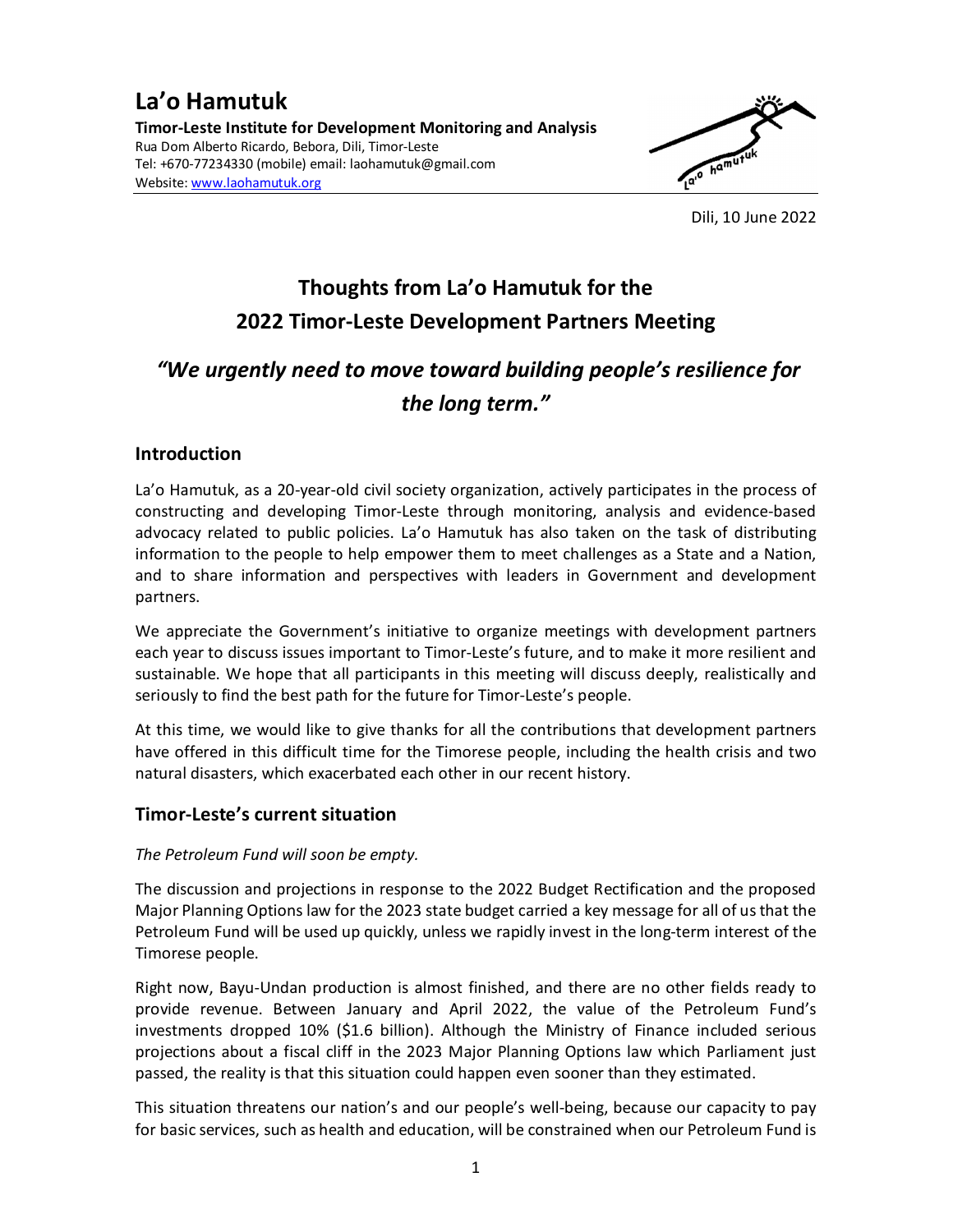empty. This situation also threatens our sovereignty, if Government decides to take out loans which Timor-Leste may not be able to repay.

#### *Timor-Leste's economy is not yet diversified.*

We see a tendency to continue to spend money on the Tasi Mane Project and other large projects with dubious returns. To date, the long-term benefits from the Tasi Mane Project for the Timorese economy are not clear, and there is no evidence that ports and airports will be opportunities to develop our economy.

The pattern of spending on large projects undercuts diversifying a sustainable economy, and causes our nation to continue to depend on imports. Every year, Timor-Leste imports around \$500 million worth of goods, but our non-petroleum exports are about \$20 million per year. Local food production is inadequate to feed our people.

So far, Timor-Leste has been able to cover our trade deficit with money from petroleum revenues and investment returns. But this is not a sustainable solution  $-$  as we already know, the Petroleum Fund could be empty in ten years.

Once the Fund is empty, our nation will not be able to pay for imports, and, unless local food production has greatly increased, our people will suffer. Today, most of our people live without food security,  $1$  and the Global Hunger Index reports that most Timorese children under five years old are stunted.<sup>2</sup> If this situation worsens, how will it impact our people? Economic diversification is not an abstract issue – it is essential for people's survival.

#### *Climate change makes this situation even worse.*

The entire world is very worried about climate change, which is caused ba large industries, including the production of oil and gas, which releases greenhouse gases, damaging our climate and causing human crises all over the planet, including in Timor-Leste. Timor-Leste is not separate from Planet Earth, and we feel the impacts and also contribute to climate change that all humanity is confronting.

The effects of climate change are turning some problems we face into catastrophes, including food insecurity, reduced agricultural production, access to clean water, and quality of infrastructure. We cannot adapt forever to a situation which continues to get worse, and every nation (especially large ones, including donors) has to reduce its greenhouse gas emissions.

## **Recommendations for Development Partners**

- Invest more in the productive economy, oriented toward domestic consumption. We believe that Timor-Leste will be more able to deal with difficult situations in the future if we build an economy which is actually productive and sustainable. We ask donors to focus more on agricultural production in response to the crises of food insecurity and malnutrition. By strengthening the existing system of small-scale production, and building on the capacity, strength and eagerness that our people already have, donors can maximize the benefits for our entire population.
- Invest to grow and strengthen Timor-Leste's most valuable resource our people. To move ahead, Timor-Leste needs donor support to improve our education and health systems, and

 $\overline{a}$ 

<sup>&</sup>lt;sup>1</sup> https://www.ipcinfo.org/ipc-country-analysis/details-map/fi/c/1151924/?iso3=TLS

<sup>&</sup>lt;sup>2</sup> https://laohamutuk.blogspot.com/2020/11/rezultadu-husi-global-hunger-index-2020.html